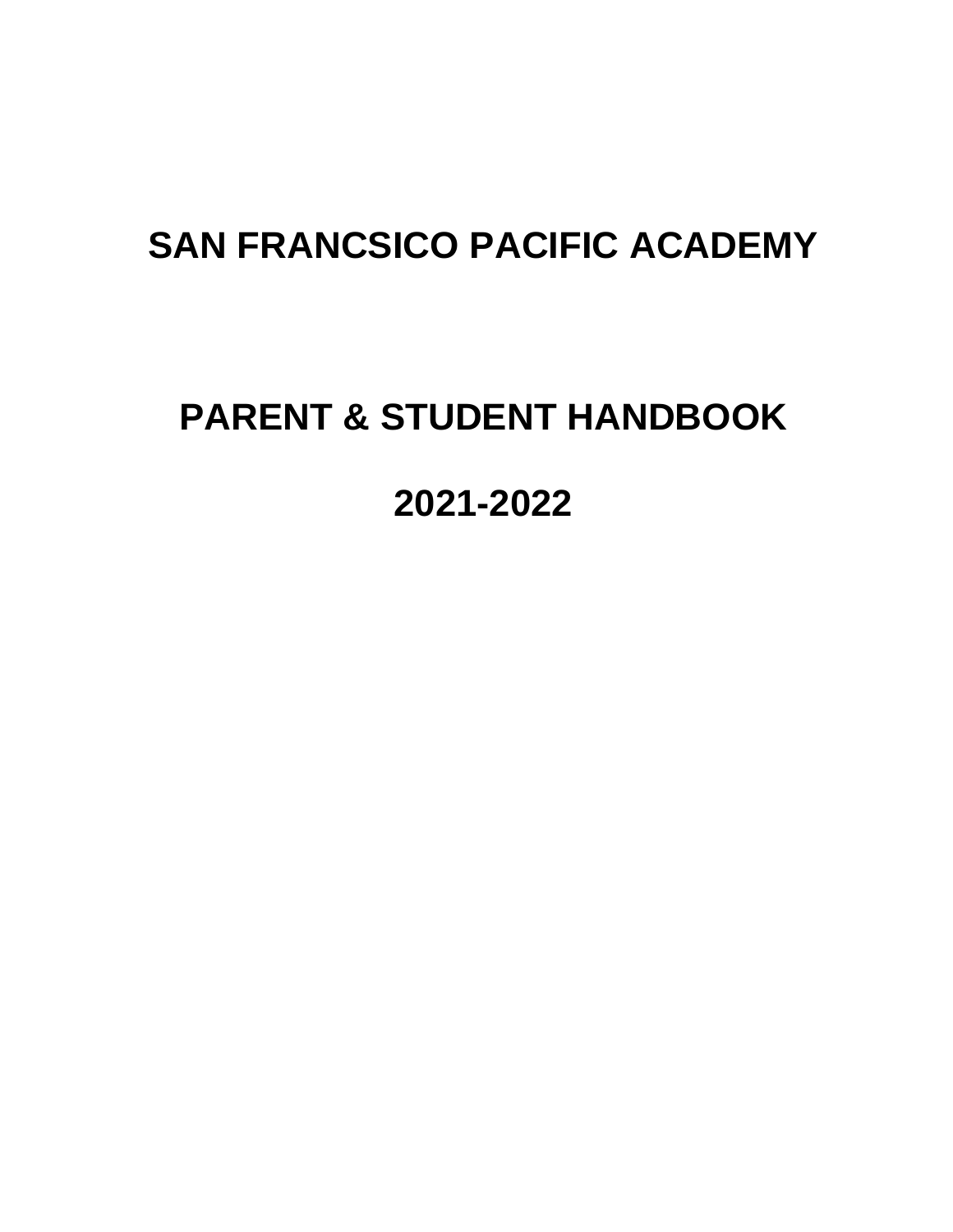## **Table of Contents**

|      | SFPA MISSION, VISION, BELIEFS AND STUDENT LEARNING OUTCOMES   | 3              |
|------|---------------------------------------------------------------|----------------|
| I.   | THE ACADEMIC PROGRAM OF THE SCHOOL<br>А.                      | 4              |
|      | В.                                                            | 5              |
| Ш.   | CALENDAR AND PROGRAM                                          |                |
|      |                                                               | 5              |
|      | В.<br>C.                                                      | 5<br>5         |
|      |                                                               | 5              |
|      |                                                               | 6              |
|      |                                                               |                |
| III. | <b>SPECIAL EVENTS</b>                                         |                |
|      | А.                                                            | 6              |
|      | В.                                                            | 6              |
|      |                                                               | 6              |
| IV.  | POLICIES AND PROCEDURES                                       |                |
|      |                                                               | 6<br>6         |
|      |                                                               | 6              |
|      |                                                               | $\overline{7}$ |
|      |                                                               | 7              |
|      |                                                               | 7              |
|      |                                                               | 8              |
|      | 1. Absence for One Day or More for Reasons of Illness         | 8              |
|      | 2. Absence for One Day or More for Reasons other than Illness | 8              |
|      |                                                               | 8              |
|      |                                                               | 8              |
|      | C.                                                            | 8              |
|      | D.                                                            | 9              |
|      |                                                               | 9              |
|      |                                                               | 9<br>10        |
|      | Е.                                                            | 10             |
|      |                                                               | 10             |
|      |                                                               | 10             |
|      | F.                                                            | 10             |
|      | G.                                                            | 10             |
|      | Н.                                                            | 11             |
|      | I.                                                            | 11             |
|      | J.                                                            | 12             |
|      | K.                                                            | 12             |
|      | L.                                                            | 13             |
|      | М.                                                            | 13             |
|      |                                                               |                |
|      |                                                               |                |
|      | 5. Emergency Closure Procedures During the School Day 15      |                |
|      | N.                                                            |                |
|      |                                                               |                |
| V.   | HOME - SCHOOL COMMUNICATION                                   |                |
|      |                                                               | 18             |
|      |                                                               | 18             |
|      |                                                               | 18             |
|      |                                                               | 18             |
|      |                                                               | 18             |
|      |                                                               |                |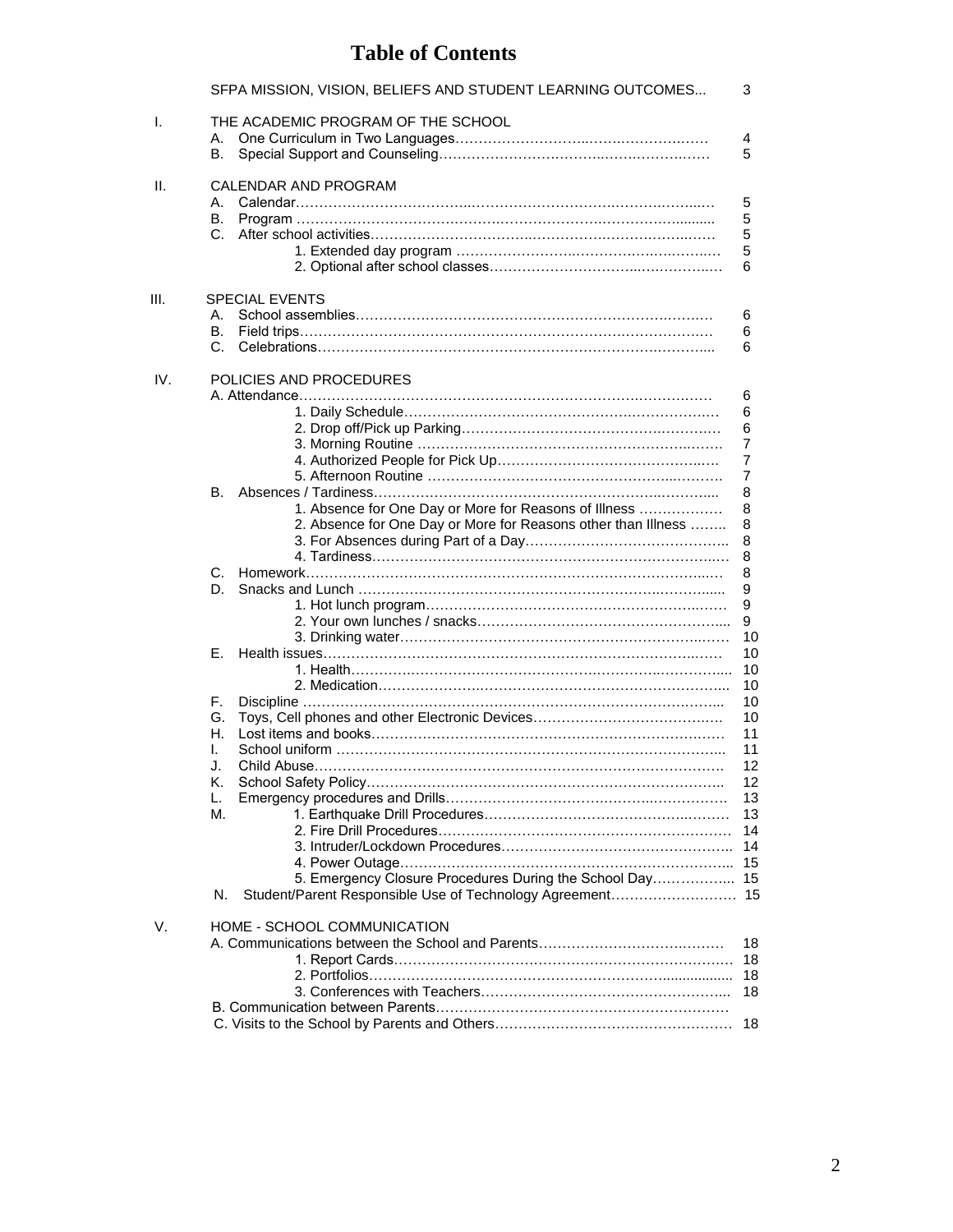#### **SFPA MISSION, VISION, BELIEFS AND GOALS FOR STUDENT LEARNING 2021-2022**

#### **VISION**

The vision of San Francisco Pacific Academy is to become the Bay Area premier K-8 private school that is highly regarded for its academic excellence.

#### **THE MISSION**

Our Mission is to provide a motivating and challenging high-quality educational program that inspires students to academic success.

We achieve this by offering a curriculum emphasizing higher-level mathematics as well as written and oral communication skills in several languages. Our interdisciplinary, hands-on approach takes place in a safe, orderly and nurturing multicultural environment, which promotes intellectual development and responsibility.

#### **THE BELIEF STATEMENTS**

Student achievement is the chief priority of our school.

Literacy in a bilingual environment and math prepare our students to meet the needs and challenges of the twenty first century.

All students can learn.

#### **THE PHILOSOPHY**

The school emphasizes students to be aware and sensitive to the experiences of others. These characteristics create a certain profile of a SFPA student, which help teachers and students, unanimously establish goals, plan units of inquiry, and assess performance.

- Inquirers: Their natural curiosity has been nurtured. They have acquired the skills necessary to conduct purposeful, constructive research. They actively enjoy learning and their love of learning will be sustained throughout their lives. Thinkers: They exercise initiative in applying thinking skills critically and creatively to make sound decisions and to solve complex problems.
- Communicators: They receive and express ideas and information confidently in more than one language, including the language of mathematical symbols.
- Risk takers: They approach unfamiliar situations without anxiety and have the confidence and independence of spirit to explore new roles, ideas and strategies. They are courageous and articulate in defending those things in which they believe.
- Knowledgeable: They have spent time in school exploring themes which have global relevance and importance. In doing so, they have acquired a critical mass of significant knowledge.
- Principled: They have a sound grasp of the principles of moral reasoning. They have integrity, honesty and a sense of fairness and justice.
- Caring: They show sensitivity towards the needs and feelings of others. They have a sense of personal commitment to action and service.
- Open-minded: They respect the views, values and traditions of other individuals and cultures, and they are accustomed to seeking and considering a range of points of view.
- Well-balanced: They understand the importance of physical and mental balance and personal well-being.
- Reflective: They give thoughtful consideration to their own learning and analyze their personal strengths and weaknesses in a constructive manner.

To accomplish our mission, our **GOALS** are to:

- Teach toward mastery of the basic skills;
- Encourage the love of reading and writing;
- Promote critical thinking and problem solving;
- Improve social skills (i.e. self-control, self-esteem, self-respect, self-motivation, conflict resolution, cultural diversity awareness and acceptance);
- Increase opportunities for family involvement.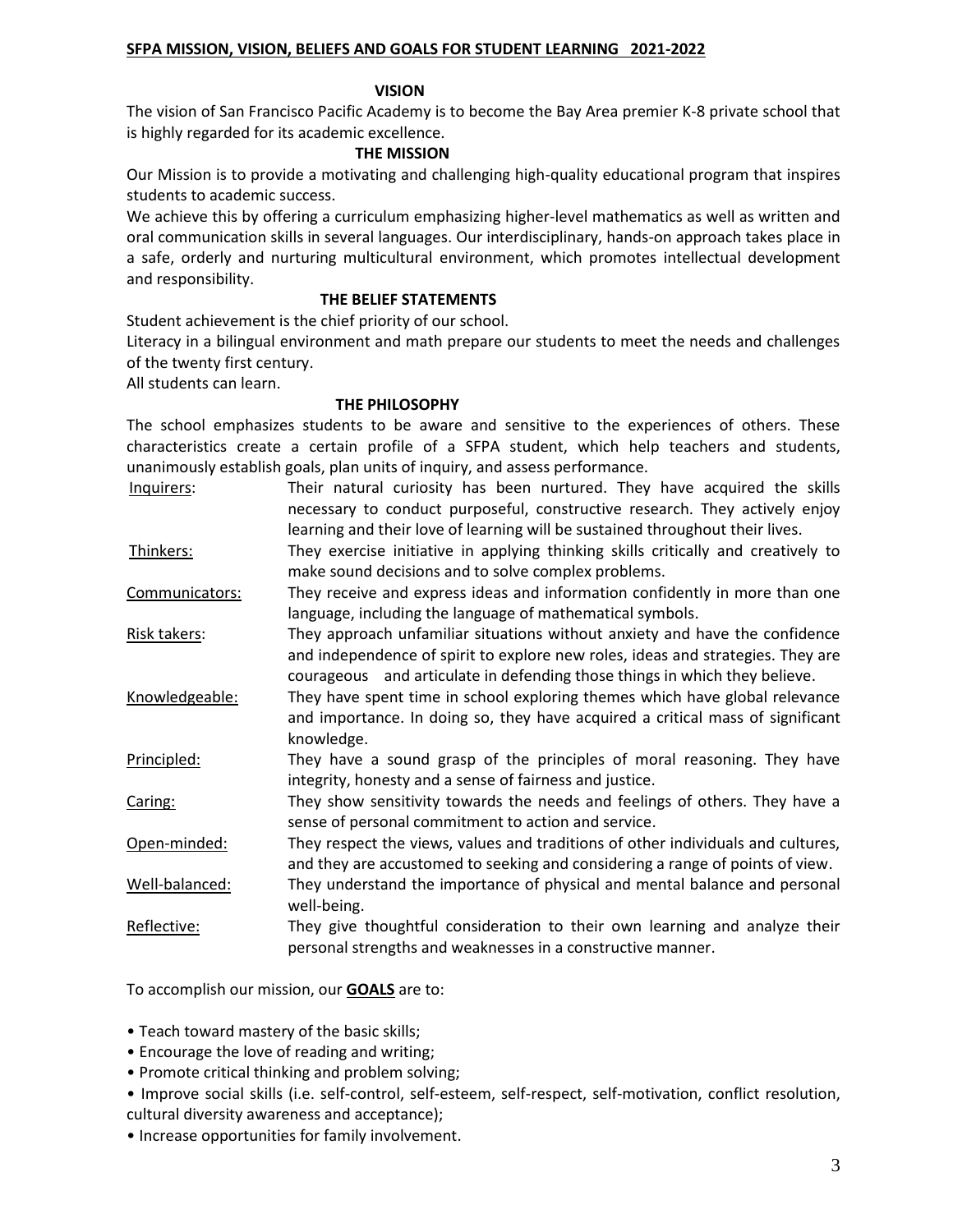#### **SFPA STUDENT LEARNING OUTCOMES**

San Francisco Pacific Academy has the following School-Wide Learner Outcomes for all students. At the time of graduation, all students at SFPA will become T.I.G.E.R.S.

#### **Trustworthy individuals who**

- **•** Demonstrate academic and personal integrity
- Strive to reach their potential and have a realistic understanding of themselves

#### **Independent critical thinkers who**

- **•** Solve problems creatively
- Analyze, evaluate, synthesize and apply information

#### **Global citizens who**

- **•** Value and preserve the environment
- Accept and respect the diversity inherent in a multi-cultural world

#### **Effective communicators who**

- **•** Understand oral and written information
- Express themselves clearly, logically and creatively in oral, written and visual forms

#### **Reflective learners who**

- **•** Achieve academic proficiency in reading, writing, and math
- Produce evidence of knowledge and problem solving ability by meeting and exceeding current standards

#### **Socially responsible individuals who**

- **•** Collaborate meaningfully and efficiently in teams
- Value their own contributions and those of others

## **I. THE ACADEMIC PROGRAM OF THE SCHOOL**

#### **A. One Curriculum in Two Languages**

The SFPA Program is a single academic program, taught and learned in two languages. Children spend approximately 50% of their time in Russian and 50% in English. They should become skilled and knowledgeable in the traditional primary school subject areas: language arts, mathematics, science, social studies, art, music and physical education, while some of them are achieving a level of fluency in the English language, and some in the Russian language. Since students vary in their abilities to learn a second language, some students will go beyond this functional level to achieve bilingualism. The most important point for parents to remember is that while SFPA students may be learning a second language, they are learning all of their important subjects in two languages. Nevertheless, they leave the Primary School with the same academic acquisitions and social skills as children from other good independent schools.

Some of our students enter Kindergarten or the first grade with no Russian language experience and Russian is not a requirement for entry at these two levels. Due to effective language teaching methods, children will be fluent in Russian after following the program for two years.

For non-Russian speaking students who enter Kindergarten at SFPA, the expectation would be to progress rapidly in the oral language, both comprehension and expression, and somewhat more slowly in the written language. Students entering after the kindergarten year would normally make less rapid initial progress than those entering in kindergarten, but, depending on their ability in their native language, they would eventually begin to close the gap.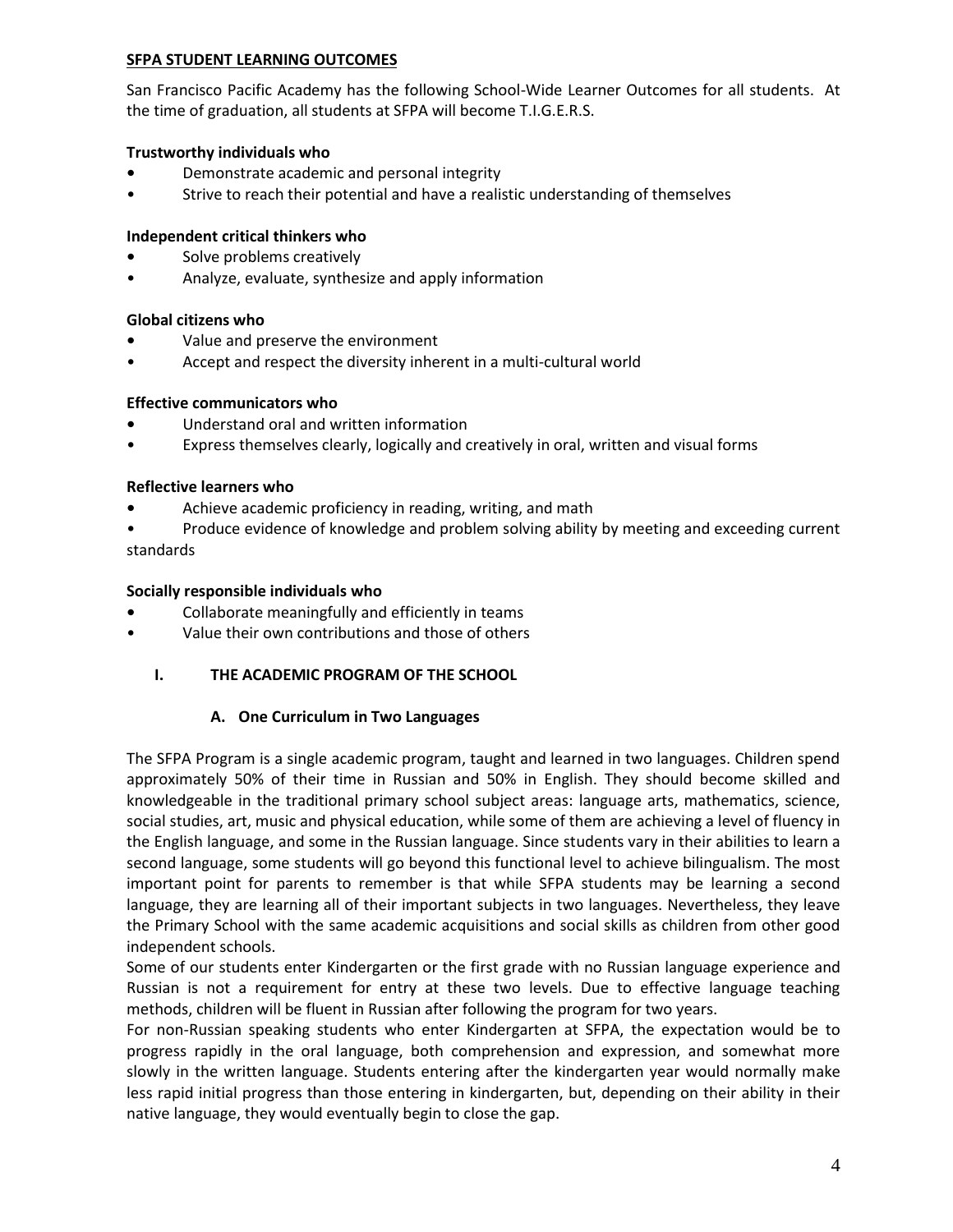## **B. Special Support and Counseling**

Most of the children accepted into our program should function well within this complex system. If your child is adaptable, confident and comfortable with change, he or she will probably respond well to the challenges of our program. If there is a problem, teachers will want to meet with you as soon as possible to discuss the difficulty and to plan strategies for dealing with it. If you observe a difficulty at home you should share your observation with the classroom teacher. Sometimes a child should receive special support or counseling. Teachers may suggest that children receive such academic support or counseling either during or after school hours. When the classroom teacher observes the child struggling in a particular subject over an extended period of time, the school may recommend that the child receive professional support or counseling outside of school hours. Classroom teachers are available for paid, private tutoring. Otherwise, parents should make financial arrangements for services outside of school hours, including professional testing, counseling and tutoring directly with the individuals concerned.

## **II. CALENDAR AND PROGRAM.**

#### **A. CALENDAR.**

The yearly school calendar, indicating vacations is distributed to all families enrolled in the school at the time of enrollment.

#### **B. PROGRAM**

Students learn in various ways and at differing rates. Because learning is more meaningful and enduring when basic skills are related rather than isolated, SFPA has adopted an interdisciplinary curriculum. Projects and group activities are structured to encourage students to work together using peer teaching, cooperative learning and spontaneous discovery.

Instruction is personalized for each student in classrooms with small student/teacher ratios. Each day, students work in their small groups on language arts: reading, writing, phonics, spelling and grammar. Hands-on math and science experiences and world awareness (social studies and geography) are integrated throughout the curriculum. To complete the education of the whole child, creative art, music, physical education is integral elements of the weekly schedule.

Classrooms contain books in Russian and English. Books are appropriated for Kindergarten through fifth graders and the interests of the students. The reading program is literature-based and designed to develop a deep love for books and reading.

In math, students gain a solid understanding of basic concepts using a multitude of concrete objects before beginning abstract concepts on written pages. Students are encouraged to make observations, reason, question and make connections to everyday life using various math concepts like addition, subtraction, multiplication, division, fractions and equalities and inequalities.

## **C. AFTER SCHOOL ACTIVITIES**

## **1. EXTENDED DAY PROGRAM**

Extended Day Program with Supervised Study is available for all students at SFPA. The program strives to provide a supportive, home-like environment for children, complete with after school snacks. Choices of outdoor activities, games, art, creative play, and quiet time for reading and homework under teacher supervision for older children, are scheduled daily. Students are encouraged to socialize with classmates as well as younger and older SFPA friends.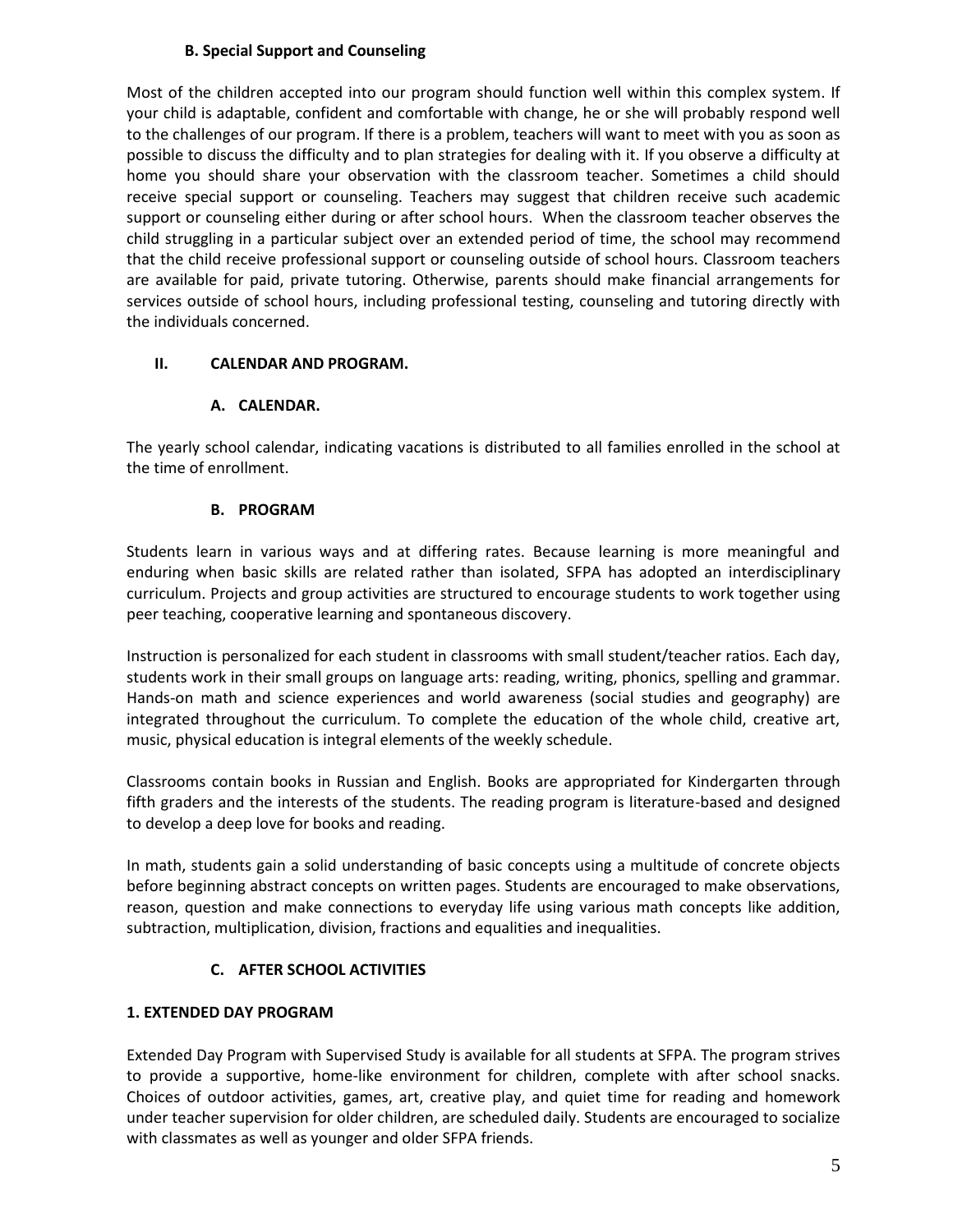Most of the children accepted into our program should function well within this complex system. If your child is adaptable, confident and comfortable with change, he or she will probably respond well to the challenges of our program. If there is a problem, teachers will want to meet with you as soon as possible to discuss the difficulty and to plan strategies for dealing with it. If you observe a difficulty at home you should share your observation with the classroom teacher. Sometimes a child should receive special support or counseling. Teachers may suggest that children receive such academic support or counseling either during or after school hours. When the classroom teacher observes the child struggling in a particular subject over an extended period of time, the school may recommend that the child receive professional support or counseling outside of school hours. Classroom teachers are available for paid, private tutoring. Otherwise, parents should make financial arrangements for services outside of school hours, including professional testing, counseling and tutoring directly with the individuals concerned.

## **2. OPTIONAL AFTER SCHOOL CLASSES**

After school classes are offered for the personal enrichment of the student and are not mandatory to complete a grade course. An additional fee per session per child applies to all enrolled children. Please request a copy of the after school classes schedule at the office. Please note: programs listed may not be available each term. We reserve the right to cancel any program should it not meet the minimum enrolment requirement.

## **III. SPECIAL EVENTS**

## **A. SCHOOL ASSEMBLIES**

There are assembly-presentations by each grade level every year, including special celebrations. Students perform for their fellow students and the parents of that class in Russian and English.

## **B. FIELD TRIPS**

San Francisco is such a beautiful place to live, with so many places to go. Students extend their learning in the classroom by visiting sites and participating in activities outside the school. Therefore, field trips are very much a part of the academic program at SFPA.

Teachers, assisted by other teachers or parents, organize visits to places of interest in the San Francisco and Bay Area during the school day. Tuition fees do not cover the field trip expenses.

## **C. CELEBRATIONS**

**1. Class Parties and Celebrations.** At certain times of the year, e.g. just before the Winter break and just before the Summer Holiday, teachers may organize celebrations either on or off campus. Teachers may request help from parents on these occasions, but the teachers accept responsibility for the organization of the celebrations and supervision of the children during normal school hours.

**2. Birthday Parties.** All birthday parties should be held outside of the school premises.

## **IV. POLICIES AND PROCEDURES**

## **A. ATTENDANCE**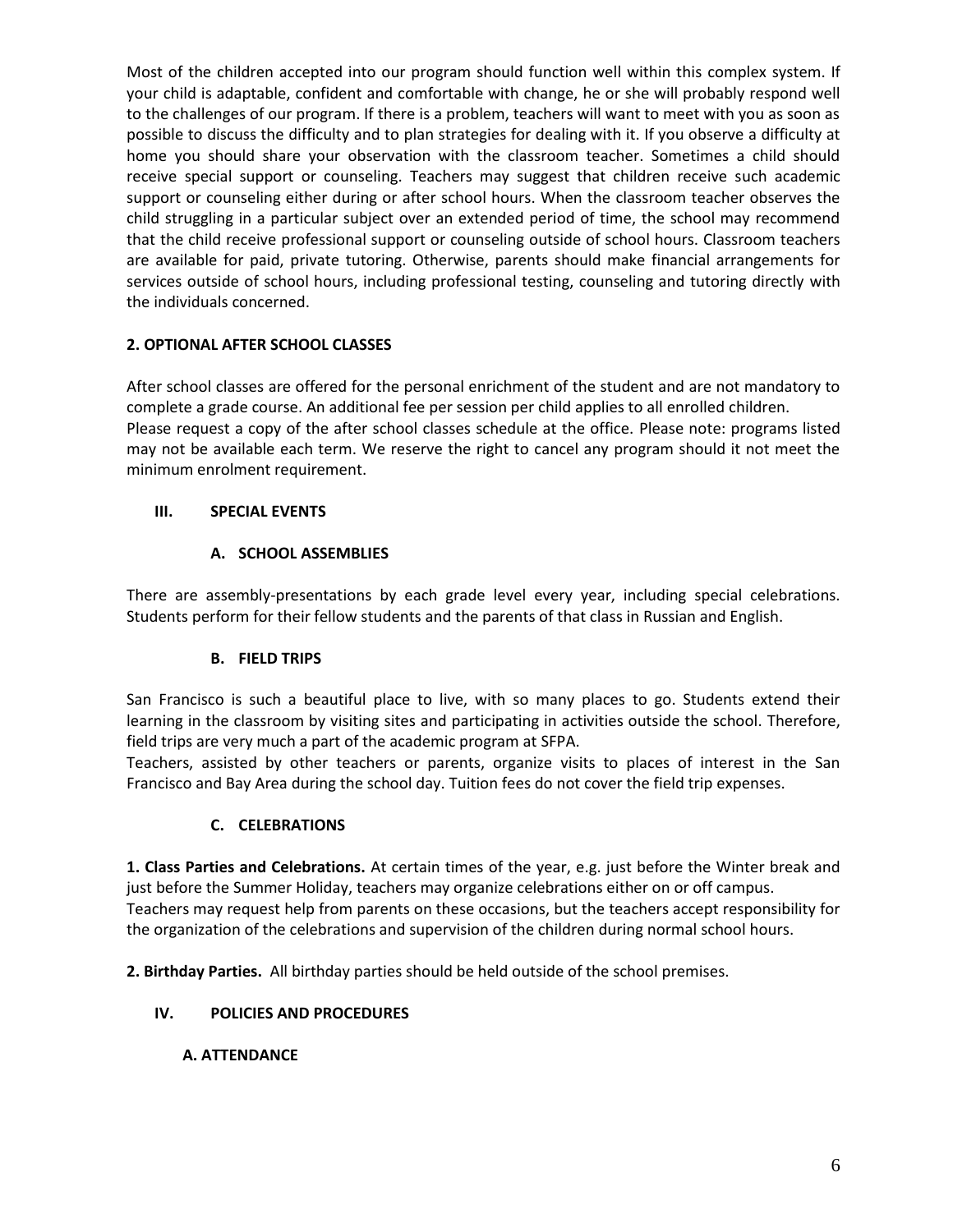**1. Daily Schedule:** Elementary School Students attend classes between the hours of 9:00 a.m. and 2:30 p.m. Monday through Friday. Middle School Students attend classes between the hours of 9:00 a.m. and 3:30 p.m. Monday through Friday. Regular attendance and punctuality are vital to their academic success and to their integration into our school community. Please make certain that your child can be present in her/his classroom by **no later than 8:50 a.m.** every morning.

## **2. Drop off/Pick up Parking**

A white lane is on  $34<sup>TH</sup>$  Avenue. This lane makes it easier for parents to park their cars when dropping off/picking up kids and should be used by SFPA parents. Drop off time 8- to 9 am, pick up time 3:30- to 5:30pm, Monday through Friday.

PLEASE RESPECT OUR NEIGHBORS AND OTHER SFPA PARENTS! DO NOT BLOCK NEIGHBOURS' DRIVEWAYS!

**3. Morning Routine:** Parents must drop off children in the School Building ( Garage School doorway at 34th Avenue ) no earlier than 8:00 a.m. There is no supervision of children before this time. We do not encourage such an early arrival for the Kindergarten and  $1^{st}$  grade children.

**4. Authorized People for Pick Up:** Each parent or person designated to bring children to/from school is responsible to notify the school if another person not specified on the Sign In/Out Authorization Form will be picking up a child. If a person is not familiar to a staff member a picture ID will be required before release.

Parents must send a written note ( paper or e-mail) to school with details of any changes in Signing out Visitation Authorization Form which had been completed at the time of enrollment. This is particularly necessary when your child is going home with another child, as we cannot release children to anyone whom you have not authorized to pick them up. If in doubt, we will keep your child in the school until we can confirm the new arrangement with you. Children cannot use the telephone to arrange carpool changes.

We keep careful records of attendance and lateness for two reasons:

(1) In the interests of the children's safety and security, we must know which children are at school each day and where they are throughout the day.

(2) We will contact families of children who are more than occasionally absent or tardy.

**5. Afternoon Routine**: When classes are dismissed:

Children whose parents have arranged for the After-school program go under a supervision of a teacher of each grade to a designated area.

Other children remain under supervision until the duty personnel dismisses them to their parents or those designated in the Sign In/Sign Out form. Unless it is an emergency, parents do not enter the school building between 2pm and 4pm, as these hours are the busiest and the school becomes unnecessarily crowded. That distracts students and staff who continue during after-school activities.

Students are held at the entrance until their car arrives, at which time they are sent to meet their driver. Drivers should not arrive before dismissal time. If parents or those designated in the Sign In/Sign Out form choose to park their car, they should park legally, leave their cars and meet students outside the school.

Children who are not picked up according to the time indicated in the contract wait for their parents in one of the classrooms. However, parents who are more than occasionally late will be asked to enroll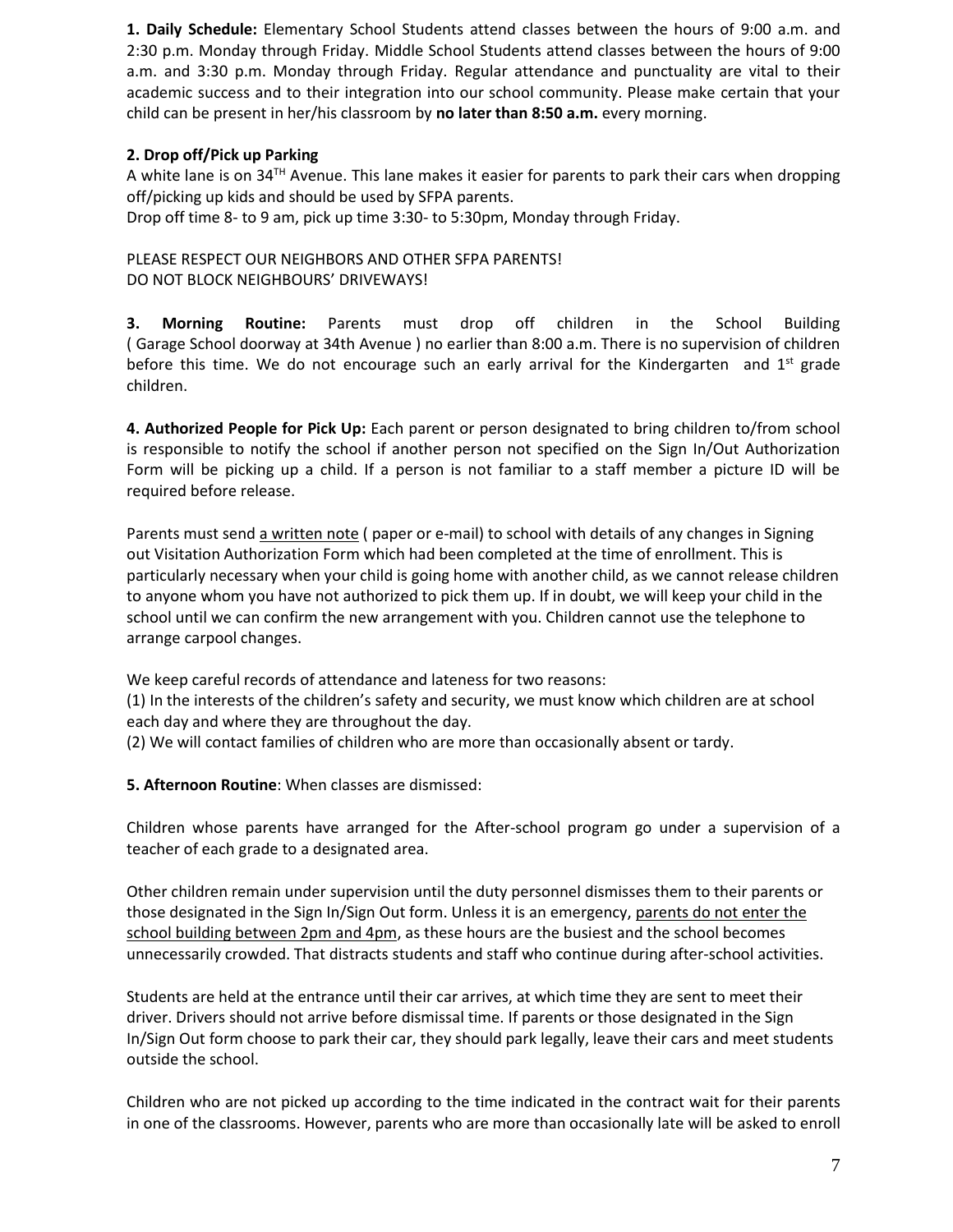their children in the After School Program. There is a fee charged for this service, and you must pay the fee when you pick up your child. So if you know that you will frequently pick up your child after 2:30 p.m., please enroll her/him in the After School Program.

If parents violate all or any of the above rules, three warnings will be issued. After the  $3<sup>rd</sup>$  warning the school has a right to refuse its educational services to the family.

## **B. ABSENCES / TARDINESS**

**1. Absence for One Day or More for Reasons of Illness**: In the case of illness, please provide a written note on your child's return explaining the nature of the illness and giving the details of any medication needed or possible after effects. (Education Code 46012). In some cases, the school may request a doctor's note as well.

Ordinarily, children who are not well enough to take part in recesses should remain at home. For children who are absent more than two days in a row, the school encourages parents to provide a note from the child's doctor.

**2. Absence for One Day or More for Reasons other than Illness**: It is not advisable to take students out of school for reasons other than illness or family emergency. When it is necessary to do so, please inform the Principal in writing at least one week prior to the day(s) of absence. Teachers will provide homework assignments in these cases, but completion of such assignments will not substitute for the child's active participation in the class sessions themselves.

**3. For Absences during Part of a Day**: The school prefers that parents schedule medical and dental appointment for children outside of school hours. However, if you must take your child out of school during the school day for any reason, e.g. medical appointments, family commitments, please provide a note to the office in advance. There may also be occasions when the school must send your child home (sickness for example). In all cases, sign your child out. We will not release a child to an unknown person without identification and prior permission from the parent or guardian.

**4. Tardiness** : Habitual tardiness cannot be permitted. A reasonable allowance is made for unavoidable tardiness. Students who are tardy to school or check out early for unexcused reasons 5 times during the school year will be considered absent from school one day. This will be considered an unexcused absence. Tardies and early checkouts will be combined.

Teachers will mark the number of absent/tardy days on each report card every quarter.

## **C. HOMEWORK**

We view homework as an extension of class work, so teachers give homework to reinforce what the student has practiced in class (e.g. a few math problems to work on) and/or to complement classroom activities (e.g. a minor research paper or a model of a structure or a map, etc.). Homework should also encourage a student to become more responsible and help her/him to make effective use of her/his time.

We really do want to see what the children can actually do, so that we can adjust our teaching to their needs. Therefore, beyond some simple advice or a quick response to a child's question, parents should not assist their children with homework.

Generally, teachers give homework in the afternoon and most assignments are due the next day the children have that class. Sometimes assignments are due in a week, and others are longer term. What is difficult to gauge is the amount of time per night that a child should spend on homework. The times indicated below for each grade level are averages per night. If a child is working in her/his second language, more time may be necessary. Moreover, some students work more slowly or more quickly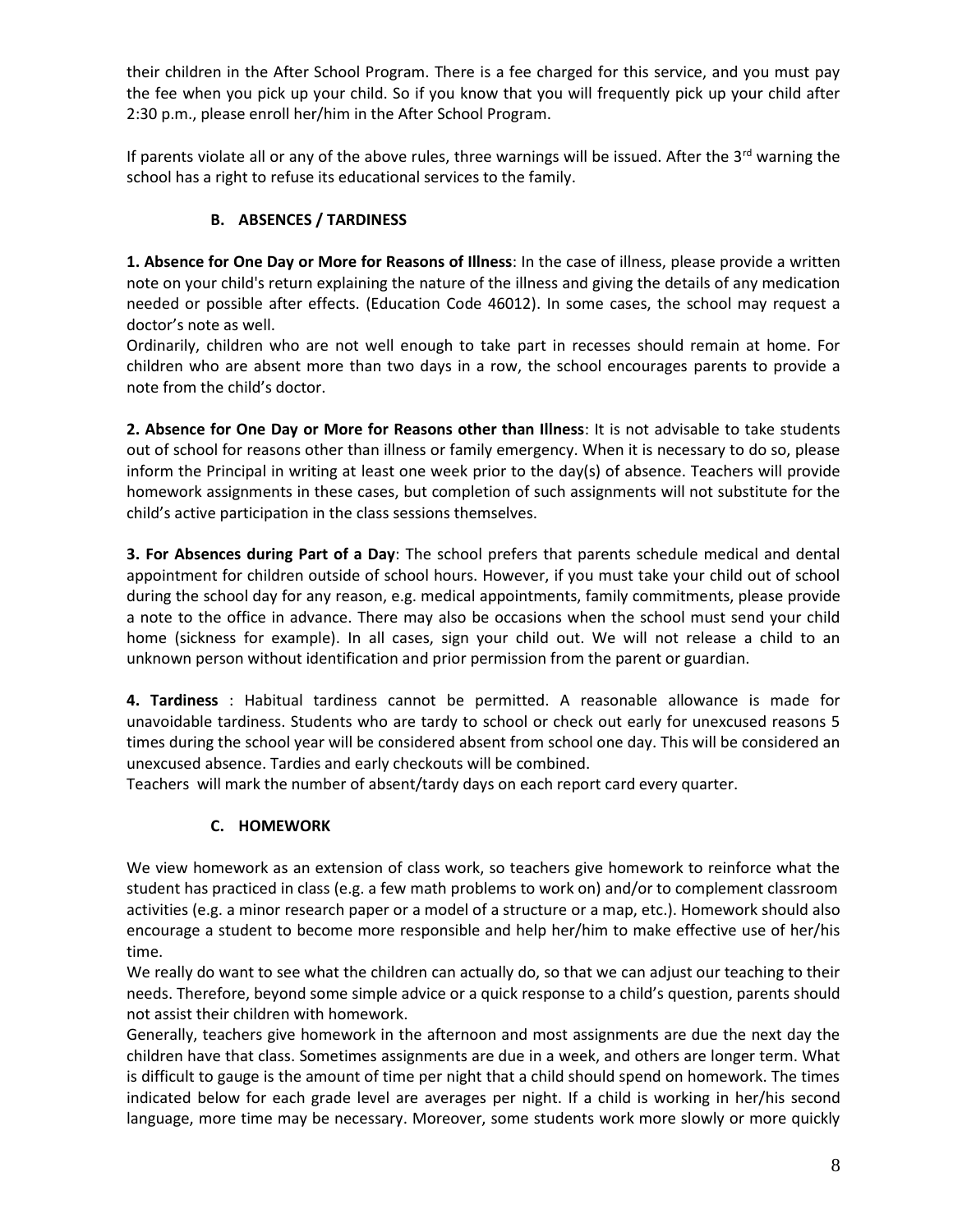than others, so that they will generally spend more or less time completing an assignment than the average indicated.

Children who pay attention in class and work steadily every afternoon/evening to complete their assignments should not feel undue pressure. The school does not wish homework to be a burden to either the children or their parents, and we realize that children should play at home and be in bed early every evening. Children should never stay up beyond a reasonable bedtime to complete homework. SFPA teachers know that it is more important that the children be well rested at the beginning of each school day than that they hand in "perfect" homework.

Here are the average recommended amounts of time for homework and reading on a daily basis: **Kindergarten:** weekly assignments. We also encourage parents to read to and with their children, discuss activities, etc. with them.

**Grade 1:** up to 1 hour **Grade 2, 3, 4, 5:** up to 1.5 hours **Grades 6,7, 8**: up to 2 hours

If a child stays in the school for the Extended Day program he or she will do most (but not necessarily all) of the homework under qualified teacher supervision.

If a child does his or her homework at home and a parent sees that the child is spending more time than is designated above on homework every night, the parent should speak with the teacher(s).

## **D. SNACKS AND LUNCH**

## **1. HOT LUNCH PROGRAM**

In the beginning of the school year, the school will not provide hot lunches due to COVID-19 safety measures. When we resume our Hot Lunch Program, parents will have an opportunity to sign up for it for an extra charge. A delicious and well-balanced lunch and a morning snack a day will be prepared fresh daily and delivered to the school doors by a catering company. Milk /Juice, fresh fruits and vegetables are usually included in the menus and all hot foods are either oven-baked or steamed to maintain the maximum amount of nutrients. Menus are usually published on a monthly basis and will be e-mailed to parents.

## **2. YOUR OWN LUNCHES / SNACKS**

For students of all grades: please provide a nutritious snack and lunch suitable to your child's appetites and needs.

Please be sure to **MARK YOUR CHILD'S LUNCH BOX WITH HER OR HIS NAME AND GRADE.** Include napkins and eating utensils.

**NO GLASS CONTAINERS** please!!! They easily break and are dangerous when broken!! Plastic lunch boxes are more suitable than brown bags. If your child brings a thermos to school, please check to see that the thermos does not leak and that the lid comes off easily.

**THERE IS NO MICROWAVE ON PREMISES**. Please do not send any frozen food for your child's lunch as it will not be heated up.

Do not include food with a high sugar content (e.g. candy, cookies, chocolate, soda, etc.) Foods which are high in sugar or caffeine or which provide only "empty" calories may temporarily relieve hunger but do not sustain energy and often make children agitated.

Nutrition clearly influences the behavior and learning of children.

Here are some examples of healthy and easy to eat foods which provide energy throughout the day :

 $\div$  Milk and milk products such as yogurt and cheese.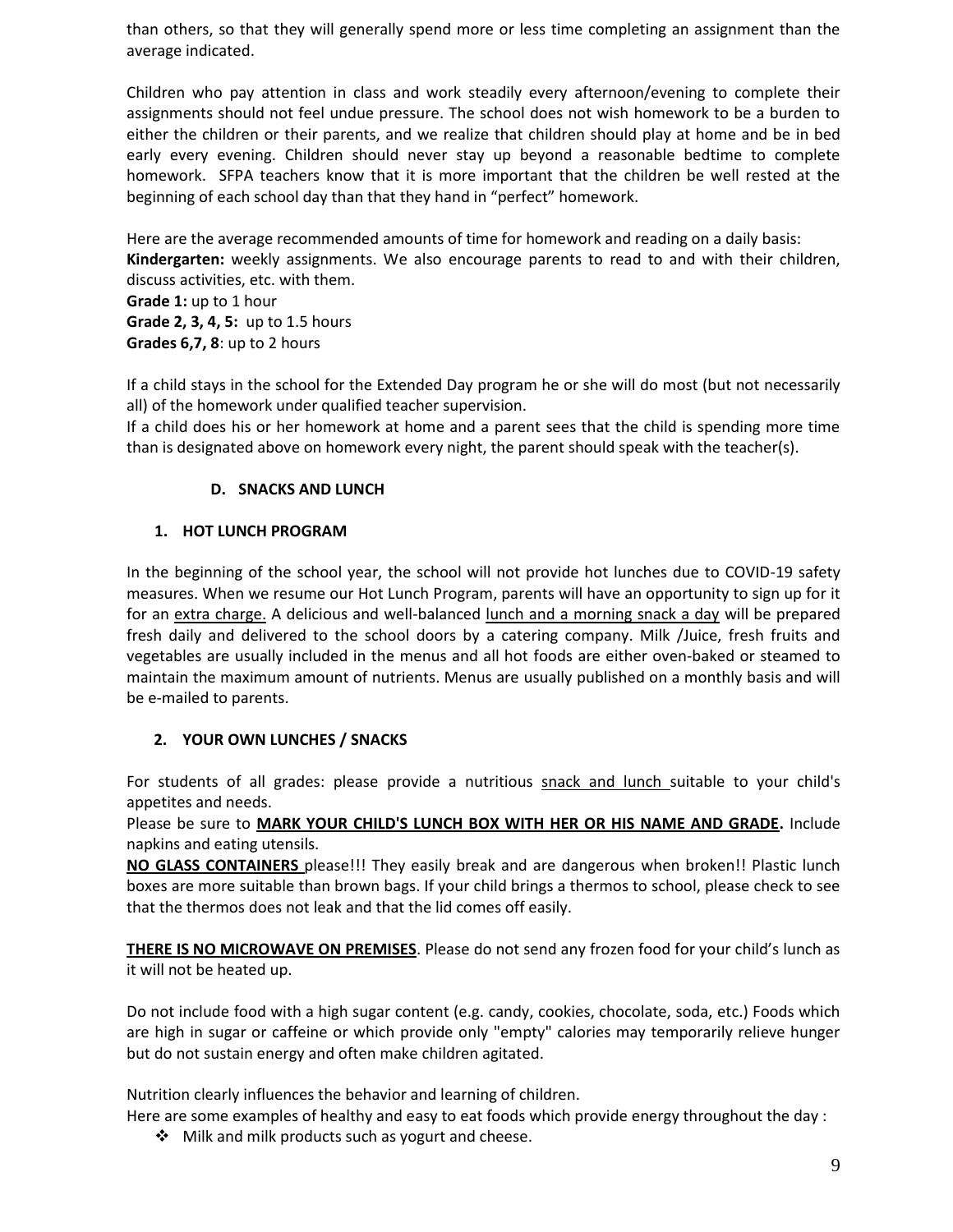- $\cdot \cdot$  Raw fruits and vegetables: celery chunks with peanut butter, carrot sticks, green pepper slices, apple slices.
- ❖ Crackers (especially whole grain), rice cakes.
- ❖ Whole wheat and other whole grain breads.
- Fresh fruits in season or 100% fruit juices.
- $\clubsuit$  Cheerios or other low-sugar, high protein cereals in a plastic bag.

## **3. DRINKING WATER**

Regardless of your child bringing a cold lunch ( lunch box) or buying a hot lunch, he/she needs to bring a bottle of drinking water ( an a plastic or metal container, NO GLASS CONTAINERS!) every day.

#### **E. HEALTH ISSUES.**

**1. COVID-19.** Health protocols and procedures related to COVID-19 safety are outlined on our [website.](http://www.sanfranciscoacademy.org/about/back-school/)

**2. Health**. If your child is well enough to come to school, he or she should go outside for recess. Arrangements may be made for students with injuries. Please dress your child appropriately for the weather. We will limit or cancel recess on days which are too cold or wet.

It is important that you can be contacted in case of an emergency. Please keep the office updated with the phone number, place of work, and contact people.

Minor injuries are routinely treated with soap and water, antiseptics, bandages and ice. If it is determined that an injury requires more attention or continued observation, the parents will be contacted.

Please do not send your child to school if he or she is ill. If your child becomes ill at school, you will be called, and your child will be dismissed.

**2. Medications.** Parents are urged to schedule administration of medication outside of school hours.

Parents should never give children medication to take in school without supervision. Please provide a teacher with a written form giving her permission to give prescribed medication to a child and full instructions.

Medication brought to school must be clearly labeled with student's name, name of medication, dosage, time to be given.

If medication is not labeled as specified, it will not be administered by school personnel.

## **1. DISCIPLINE**

Our discipline policy is to work with all children in a positive way. We believe that all children should have positive experiences that encourage academic achievement as well as emotional and social development. Children who are not responsive to teachers when requested, and those who consistently cause disruptions in class or any place on the school grounds are referred to the Principal. All disciplinary action taken by the Principal or her designee is intended to help the child accept his/her responsibility for being a student in the school. Parents will be informed by phone, written note, or by formal disciplinary form.

A copy of the SFPA Code of Student Conduct is published on the school's website. Please read and discuss this with your child. This Code of Student Conduct tells you about the rights of a student in the school and also tells you about the rules which must be followed by students. It informs you what will happen if the rules are not followed.

## **2. TOYS, CELL PHONES AND OTHER ELECTRONIC DEVICES**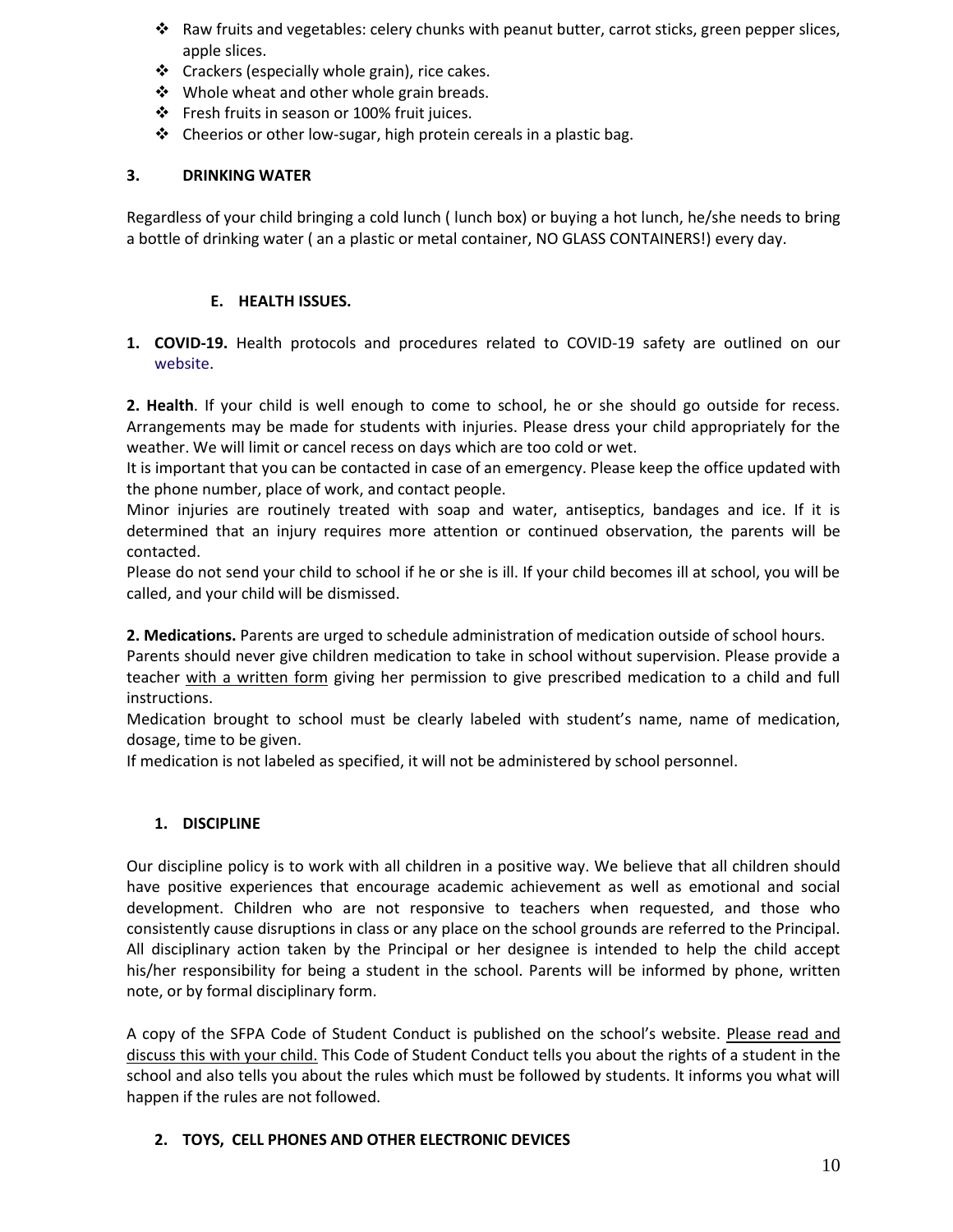Students are not allowed to bring toys or electronic devices to school. If they are brought, they will be removed from the child.

Use of cell phones, pagers, and other electronic equipment by students is prohibited during school hours. Prohibited equipment will be confiscated from a student and held until the end of the class period, school day, or activity.

In accordance with state law, students may not have their electronic signaling devices or cell phones on (or out) during school hours. They should be on silence or turned off until the end of the school day, securely placed in student's locker. Likewise, students shall not play any electronic entertainment equipment at school without the explicit permission of the school's principal, or by a teacher who authorizes the use of such a device for a classroom educational purpose. These will be taken and must be picked up by a parent. Cell phones and electronic signaling devices that are on during school hours will be taken and returned to a parent/guardian only! If an electronic item is taken once, it will be returned to an adult, if taken more than once the administration reserves the right to keep the item until the end of the semester the item is taken. Any loss of an electronic device is the sole responsibility of the user or owner. The school is not responsible for the cost of lost electronic items.

## **3. LOST ITEMS AND BOOKS**

#### **Student Valuables**

It is required that removable articles of clothing, such as coats, sweaters, caps, etc., be labeled with the student's name to facilitate return of lost items. Please place your child's name on ALL of their property.

#### **Library Books**

If a library book is lost, students are expected to reimburse the school for the double price of the book. If a book is later found, no refund from the school will be given; the book becomes the property of the student.

## **4. SCHOOL UNIFORM**

The school has an established school uniform and all students are required to wear it at all times he/she is at school. All uniform items are available for purchase through Dennis Uniform Company:

**ADDRESS:** 590 10th Street, San Francisco, CA 94103 **TELEPHONE:** (415) 864-3401 **STORE HOURS:** Tuesday-Friday 10am- 5pm,Saturday 10am-2pm, Open Labor Day 10am - 2pm **SUMMER HOURS (August 1-25):** Tuesday-Saturday 10am - 5pm

#### **DIRECTIONS:**

From Downtown, travel South on Van Ness Ave. Turn east on 13th St. Turn northeast on Bryant St and turn southeast on 10th St. DENNIS is located at the corner of Division St and 10th St. From East Bay, travel north from Bay Bridge to 101 South and exit 101 at 9th St/Civic Center. Merge left onto 9th St. Turn southwest on Harrison St. Turn southeast on 10th St. DENNIS is located at the corner of Division St and 10th St. From Daly City, travel north on 280 to 101 North Civic Center. Continue to 101 North Golden Gate Bridge. Exit at 9th St/Civic Center. Merge left onto 9th St. Turn southwest on Harrison St. Turn southeast on 10th St. DENNIS is located at the corner of Division St and 10th St.

**WEBSITE:** [www.dennisuniform.com](http://www.dennisuniform.com/)

Jewelry is not an appropriate part of school dress and children are discouraged from wearing rings, earrings, necklaces and brooches at school.

Children are involved in a wide variety of activities at school and jewelry can easily become caught or snagged in hair or clothing. If an item of jewelry is broken or lost it can cause distress and upset to the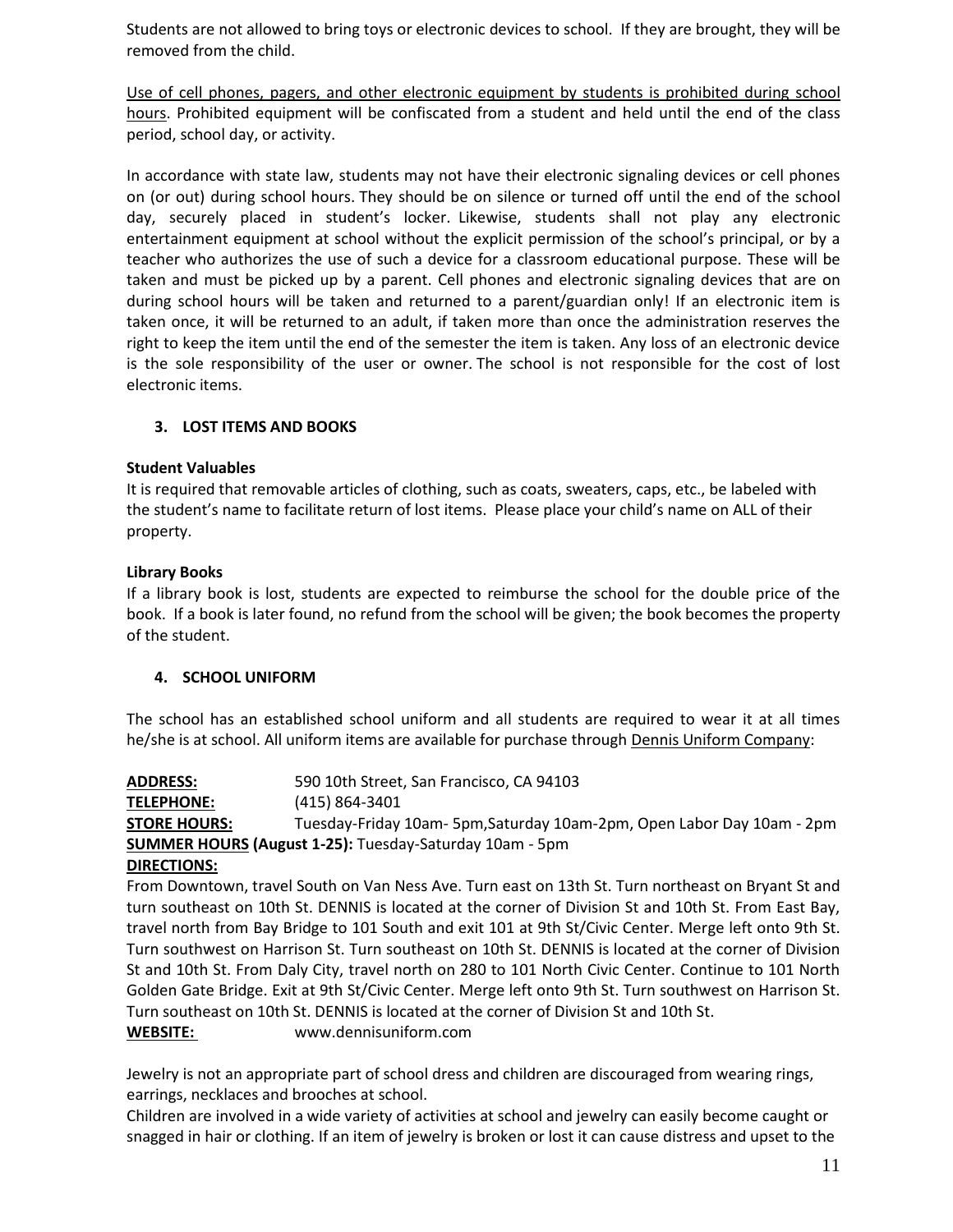owner and interrupt the smooth running of the school day. Simple safety studs can be worn by those children whose ears have been pierced.

No nail polish or make up is allowed.

No colored hair, unnatural hair, half shaved heads, mohawks and other unique hairstyles for students of all grades is allowed.

Physical Education (PE) : All students have PE classes. Classes use both indoor and outdoor facilities. In the interest of safety and hygiene, students should have a pair of suitable non-slip sneakers, a T-shirt with the school's logo (the T-shirt is a part of the required uniform; it should be purchased through the school, not with Dennis Uniform) and pants appropriate for PE activities.

Every effort will be made to use positive reinforcement and incentives to assure that the school achieve full compliance with its Uniform code.

Disciplinary action may be taken to encourage compliance with this policy only when incentives and positive reinforcement measures have failed to achieve compliance. Disciplinary action should be initiated only after all other means to secure support and cooperation as mentioned above have not succeeded.

Specific Steps to be Taken and Penalty for Consistent Violations:

a. For a first violation, the child's teacher contacts the parent(s) or guardian(s) and notifies the principal that a violation has occurred.

 b. For a second violation, the teacher refers the student to the principal who contacts the parent(s) or guardian(s) by telephone and in writing that a second violation has occurred.

 c. Repeated violations will be deemed as persistent disobedience or insubordination and will be dealt with in accordance with the Code of Student Conduct.

#### **5. CHILD ABUSE**

State and federal laws make it mandatory for school personnel to report all cases of suspected or known child abuse and/or neglect. Therefore, all school personnel at SFPA will report to the responsible authority any and all instances of suspected or known child abuse and/or neglect.

## **6. SCHOOL SAFETY POLICY**

The school believes that students and staff are entitled to learn and work in a school environment free of violence, threats and disruptive behavior. Students are expected to conduct themselves with respect for others and in accordance with school policies and rules, reasonable unwritten behavior expectations and applicable state and federal laws.

Staff is required to immediately report incidences of prohibited conduct by students to the Administrator. In en effort to ensure a safe environment for students and employees, all persons with the exception of law enforcement personnel are prohibited from the following conduct at all times on school premises or in school building before, during, or after school, or at any school sponsored activity.

- 1. Possession or use of any weapon. Possession or use of articles commonly used or designed to inflict bodily harm and/or to intimidate other persons. Examples of such articles include, but are not limited to: firearms, ammunition, explosives, knuckles, chains, switchblades, butterfly knives, clubs, stars and Kung Fu "stars".
- 2. Use of any object as a weapon. Use of any object, although not necessarily designed to be a weapon, to inflict or to threaten bodily harm and/or to intimidate, coerce or harass. Examples of such objects include, but are not limited to: belts, chains, combs, pencils, files, scissors, compasses, replicas of weapon ( including some toys).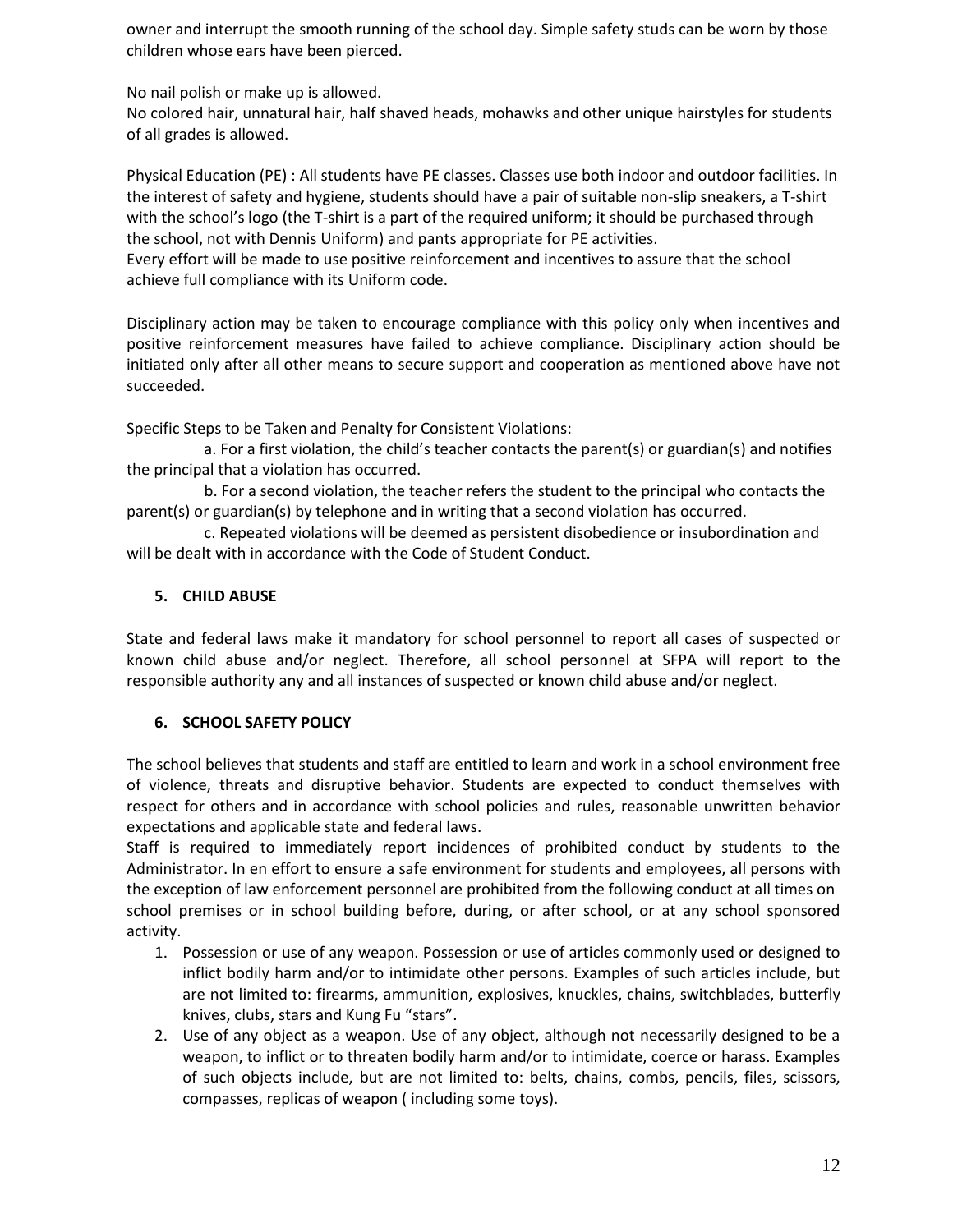- 3. Violent or threatening behavior, including but not limited to fighting, assault and/or battery, taking hostages, threats to commit violence against persons or property ( e.g. verbal or written death threats, threats of bodily harm, bomb threats);
- 4. Using the mail or other manner of delivery as a vehicle to directly or indirectly communicate threats either through what is written or what is contained in the envelope or package, including powders or other substances that could be constructed as a dangerous or potentially life-threatening;
- 5. Verbal or written statements ( including those made on or through a computer) which threaten, intimidate, or harass others, which tend to incite violence and/or disrupt the school program;
- 6. Any activities associated with gangs or secret societies, including but not limited to using slogans, gestures, handshakes or symbols that indicate membership or affiliation with a gang; promoting gang activity or affiliation;
- 7. Willful and malicious damage to school or personal property;
- 8. Stealing or attempting to steal school or personal property;
- 9. Lewd, indecent or obscene acts or expressions of any kind;
- 10. Violations of the school's drug/alcohol and tobacco policies;
- 11. Violations of state or federal laws, or any other school policies, including the hazing and dress code policies;
- 12. Any other conduct that may be harmful to persons or property.

#### **I. EMERGENCY PROCEDURES AND DRILLS**

#### **EMERGENCY PROCEDURES AND DRILLS**

**Emergency Drills : It is mandatory that students regard drills with the same seriousness and respect that would be required in an actual emergency situation.**

#### **EARTHQUAKE DRILL PROCEDURES**

*In the event of an earthquake during school hours, the students, faculty, and support personnel will:* 

- *If indoors, stay indoors and take cover under desks, tables, benches, supported doorways or against inside walls. Stay away from glass, windows and outside doors.*
- *If outdoors, stay outdoors and move away from the building, utility poles/wires, tall trees, etc. Once in the open, stay there until the shaking stops.*
- *Please do not run through or near buildings. The greatest danger from falling debris is just outside doorways and close to outer walls.*
- *Please do not use candles, matches, or other open flames either during or after tremor. Extinguish all fires.*
- 1. The Bell will start with short, successive bursts of sound.
- 2. Children will STOP, then DROP, and COVER under their desks or tables for 30 seconds, wait for instructions then evacuate the building. Make sure head is covered with arms, and head is in the opposite direction of any windows or other glass ( rear towards glass)
- 3. Teacher should say, "Line up quietly," and all children should assemble in a single line in the classroom.
- 4. Teacher will assign a monitor to the rear of the line to control stragglers and to maintain silence.
- 5. Teachers should have their **Emergency Folder and a cell phone** in their possession as well as paper and pen to send notes on.
- 6. Teacher will take roll to assure all students are present.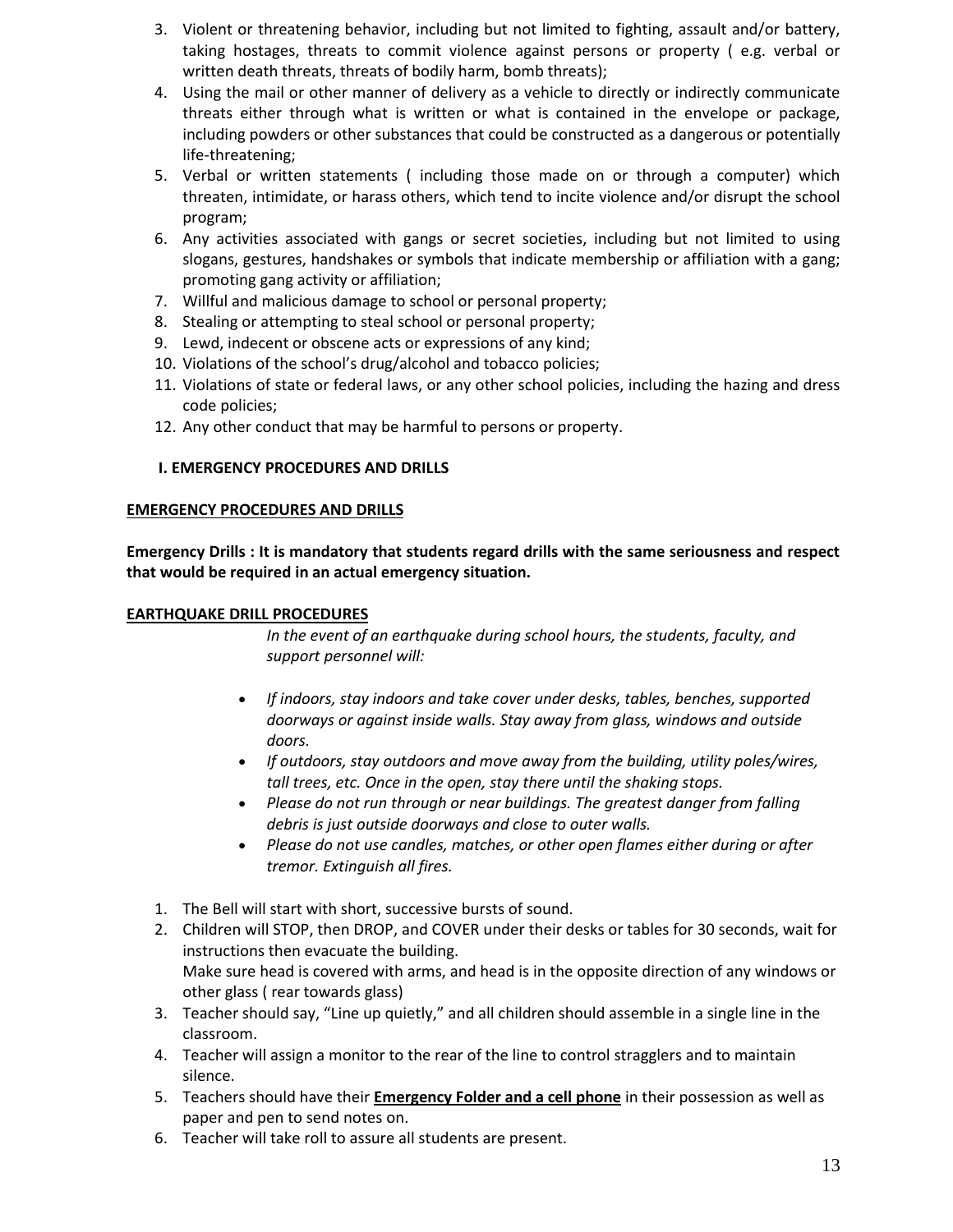- 7. Teacher will open the door and students will move toward the designated exit.
- 8. Children who are outside of the classroom will join their class immediately when the alarm sounds.
- 9. Children will line up on the side facing 34<sup>th</sup> Avenue. Walk north toward Cabrillo Street.
- 10. Teachers will ensure that students are silent during the fire drill.
- 11. Once it is certain that it is safe, students will return quietly to their classroom.



#### **FIRE DRILL PROCEDURES**

- 1. The Bell will start with short, successive bursts of sound.
- 2. Teacher should say, "Line up quietly," and all children should assemble in a single line in the classroom.
- 3. Teacher will check door to see if it is hot before opening.
- 4. Teacher will assign a monitor to the rear of the line to control stragglers and to maintain silence.
- 5. Teachers should have their **Emergency Folder and a cell phone** in their possession as well as paper and pen to send notes on.
- 6. After reaching to safe area and refuge, teacher will take roll to assure all students are present.
- 7. Teacher will open the door and students will move toward the designated exit.
- 8. Children who are outside of the classroom will join their class immediately when the alarm sounds.
- 9. Children will line up on the side facing  $34<sup>th</sup>$  Avenue.
- 10. Teachers will ensure that students are silent during the fire drill.
- 11. Once it is certain that it is safe, students will return quietly to their classroom.

#### **INTRUDER/LOCKDOWN PROCEDURES**

- In the event of an intruder on campus, the office will announce the following statement using telephone intercom system: 'A stranger is in the building. This is a lockdown situation'. This will be followed with a description and approximate location of the individual(s).
- The office staff will call 911 immediately.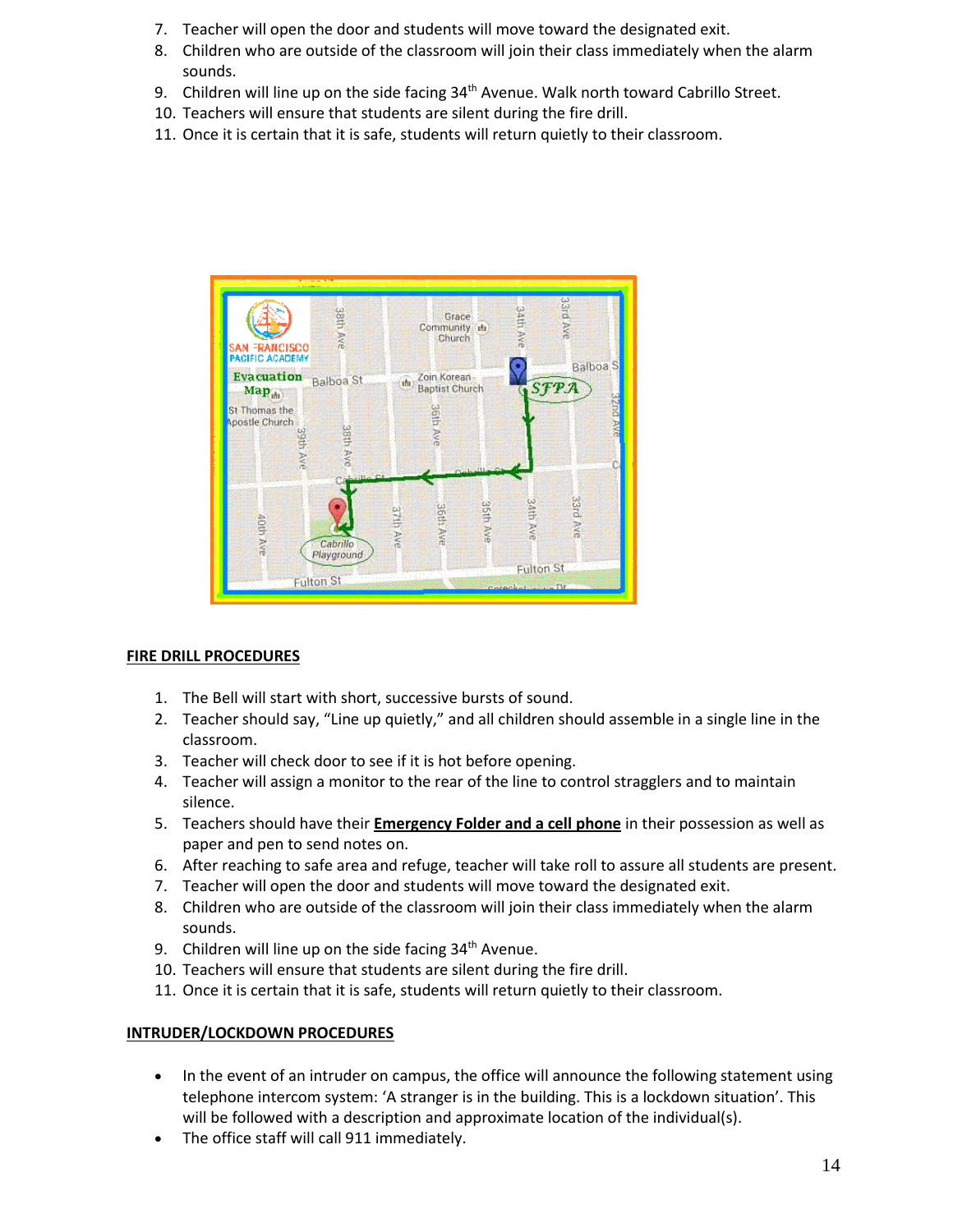- Classroom teachers will direct students to move away from direct line of the classroom windows. Doors to the classroom will be locked. Classroom window shades will be closed.
- Designated staff will be responsible to lock internal and external doors to the building.
- The 'lockdown' will remain in effect until law enforcement officers verify it is safe to resume school.
- In the event that the school needs to dismiss students, the *'Emergency Closure Procedures'* will be in effect.
- During a lock down situation, parents *must not* attempt to enter the building until the area has been secured by local law enforcement officers.
- Once the lock down has been removed, parents waiting to pick-up their child(ren) will be directed to the hallway where the children will be called from the classroom and escorted to the front door by a school employee.

#### **POWER OUTAGE**

In the event of a power outage, teachers will remain with their students until a decision is made for the remainder of the school day. Students will not be released unaccompanied from classrooms to run errands or to use the bathrooms. The school day will continue as normally as possible. If a decision is made to send children home, the Emergency Closure Procedures will be followed.

#### **EMERGENCY CLOSURE PROCEDURES DURING THE SCHOOL DAY**

In the event it becomes necessary to send children home early from school, the following Emergency Closure Procedures will be followed:

- The normal learning environment will continue until dismissal of students is announced
- The parent pick-up area will be set up in the front entrance hallway. In the event of a real fire or earthquake at the Cabrillo Playground ( at 38th Ave).

## **N. STUDENT/PARENT RESPONSIBLE USE OF TECHNOLOGY**

**Overview.** San Francisco Pacific Academy makes a variety of communications and information technologies available to students through computer/network/Internet access. These technologies, when properly used, promote educational excellence at SFPA by facilitating resource sharing, innovation, collaboration, and communication. Illegal, unethical or inappropriate use of these technologies can have dramatic consequences, harming SFPA, its students, and its employees. SFPA firmly believes that digital resources, information and interaction available on the computer/network/Internet far outweigh the disadvantages. This Responsible Use Agreement is intended to minimize the likelihood of harm by educating SFPA students and setting standards which will serve to protect the school and its students.

**Mandatory Review by Parent/Guardian and Student.** To educate students on proper computer/network/Internet use and conduct, students are required to review these guidelines each school year. The parent or legal guardian of a student user is required to acknowledge receipt and understanding of SFPA's Student Responsible Use of Technology Agreement (hereinafter referred to

as the Responsible Use Agreement) as part of the annual registration process, which includes signing and submitting a Summary Signature Form at the beginning of each school year.

**Definition of SFPA's Technology System.** SFPA's computer systems and networks are any configuration of hardware and software. The system includes, but is not limited, to the following: telephones, cell phones, and voicemail technologies; email accounts; servers; computer hardware and peripherals; software including operating system software and application software; digitized information including stored text, data files, email, digital images, and video/audio files; internally or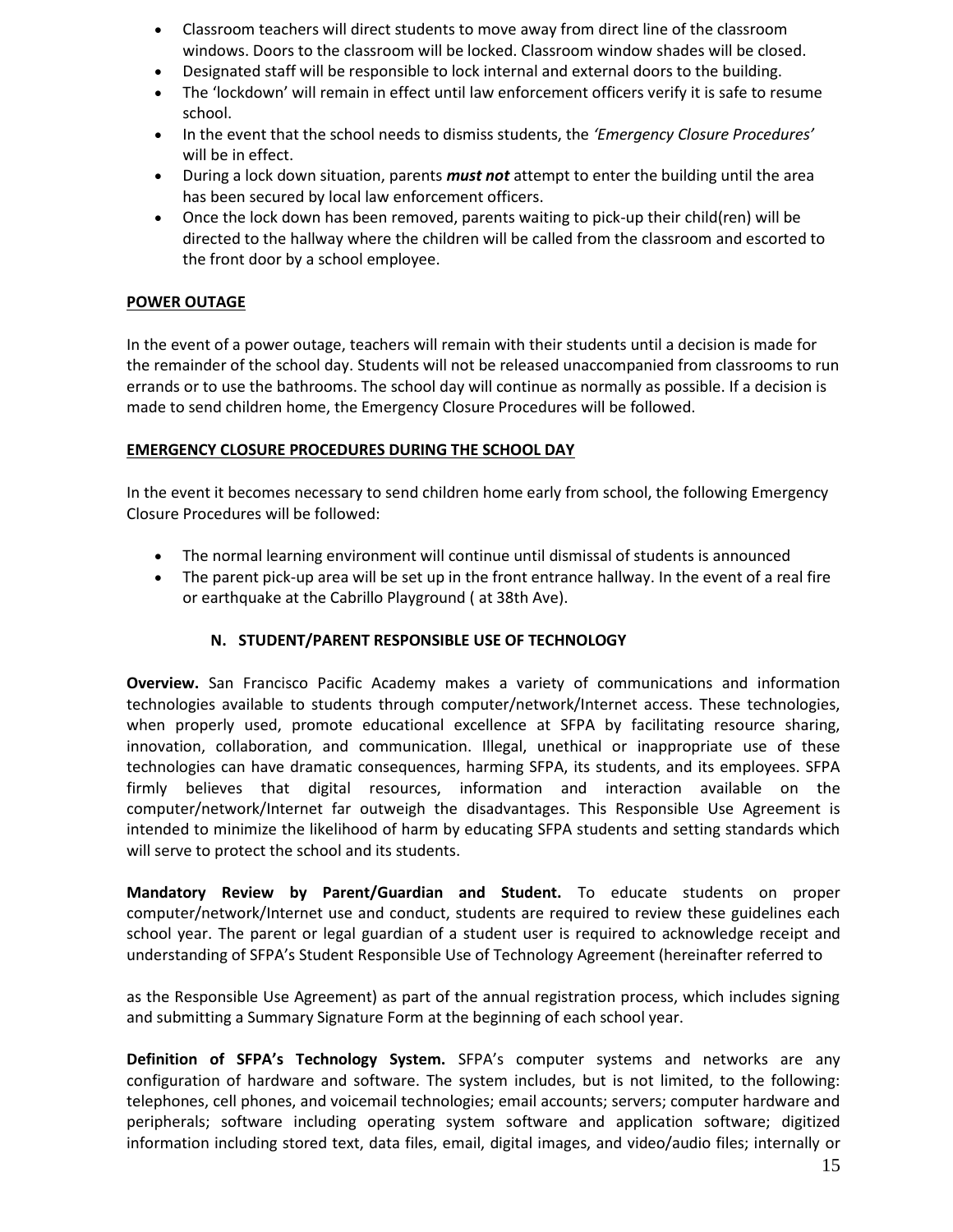externally accessed databases, applications, or tools (Internet or school-server based); schoolprovided Internet access including guest Wi-Fi; and new technologies as they become available.

**Student Use Expectations.** SFPA's information technology resources are provided for educational and instructional purposes. If you have any doubt about whether a contemplated activity is acceptable, consult with your teacher, supervisor, or administrator to help decide if a use is appropriate. You must do all of the following to keep your school technology privileges:

Respect and protect your own and the privacy of others by:

- Using only accounts assigned to you;
- Only viewing or using passwords, data, drives, or networks to which you are authorized;
- Never distributing private information about yourself or others.

Respect and protect the integrity, availability, and security of all electronic resources by:

- Observing all SFPA's Internet filters and posted network security practices;
- Reporting security risks or violations to a teacher or network administrator;
- Not destroying or damaging data, equipment, networks, or other resources that do not belong to you, without clear permission of the owner, (not hacking, uploading, downloading or creating computer viruses, sending mass emails or spam, or causing a disruption to electronic services);
- Sharing technology resources with other users by not deliberately causing network congestion or consuming excessive electronic storage;
- Immediately notifying a staff member or administrator of computer or network malfunctions.

Respect and protect the intellectual property of others by:

- Following copyright laws (not making illegal copies of music, pictures, images, videos, games, software, apps, files or movies)
- Citing sources when using others' work (not plagiarizing).

Respect your community by:

- Communicating only in ways that are kind and respectful;
- Reporting threatening or discomforting materials to a teacher or administrator;
- Not intentionally accessing, transmitting, copying, or creating material that violates the school's code of conduct (such as messages/content that are pornographic, obscene, threatening, , discriminatory, harassing, intimidating or bullying);
- Not intentionally accessing, transmitting, copying, or creating material that is illegal (such as obscenity, stolen materials, impersonating another person for harmful purposes, or illegal copies of copyrighted works);
- Not using the resources to further other acts that are criminal or violate the school's standards for student behavior, such as cheating;
- Refraining from buying, selling, advertising, or otherwise conducting business, unless approved as a school project;
- Participating positively in all digital learning environments and refraining from behaviors that negatively impact your peers or staff members.

**Consequences for Violation.** Violations may result in the loss of your privileges to use the school's information technology resources. Violations may also result in disciplinary action, imposed in accordance with SFPA's Standards for Student Behavior up to and including suspension or expulsion depending on the degree and severity of the violation. Violations could also result in criminal prosecution by government authorities.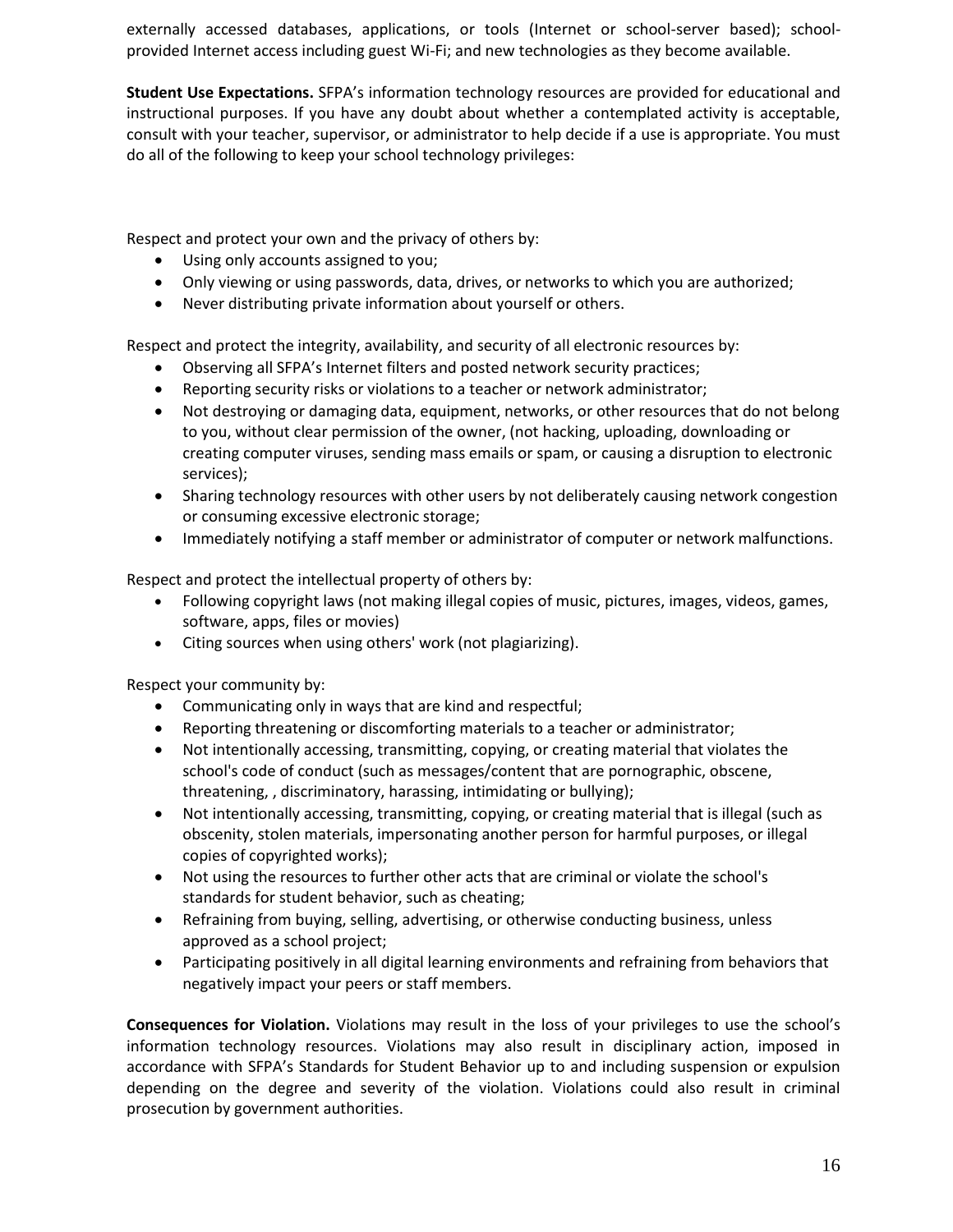**Student Access to Computer/Network/Internet.** Computer/Network/Internet access is provided to all students for educational and instructional purposes. Each school computer with Internet access has filtering software that blocks access to visual depictions that are obscene, pornographic, inappropriate for students, or harmful to minors, as defined by the federal Children's Internet Protection Act (CIPA). The school makes every effort to limit access to objectionable material; however, controlling all such materials on the computer/network/Internet is impossible, even with filtering in place. With global access to computers and people, a risk exists that students may access material that may not be of educational value in the school setting.

**Digital Learning Environments.** Students may participate in online environments related to curricular projects or school activities and use digital tools, such as, but not limited to, mobile devices, blogs, discussion forums, RSS feeds, podcasts, wikis, and online meeting sessions. The use of blogs, wikis, podcasts, and other digital tools are considered an extension of the classroom. Verbal or written language that is considered inappropriate in the classroom is also inappropriate in all uses of blogs, wikis, podcasts, and other school-provided digital tools. For students under the age of 13, the Children's Online Privacy Protection Act (COPPA) requires additional parental permission for use of educational software tools and applications. Parents wishing to deny access to these curricular resources must do so in writing to the site principal indicating their child should be denied access to these tools.

**Supervision and Monitoring.** Authorized employees monitor the use of information technology resources to help ensure that uses are secure and in conformity with SFPA policies. Administrators reserve the right to examine, use, and disclose any data found on the school's networks in order to further the health, safety, discipline, or security of any student or other person, or to protect property. In other words, students must understand that computer files and electronic communications are not private and may be accessed by the school for the purpose of ensuring proper use. Administrators may also use this information in disciplinary actions, and will furnish evidence of crime to law enforcement. The school reserves the right to determine which uses constitute acceptable use and to limit access to such uses. The school also reserves the right to limit the time of access and priorities among competing acceptable uses.

**Disclaimer of Liability.** The school makes no guarantees about the quality of services provided and is not responsible for any claims, losses, damages, costs, or other obligations arising from the use of the network or accounts. Any additional charges a user accrues due to the use of the school's network are to be borne by the user. The school also denies any responsibility for the accuracy or quality of the information obtained through user access. The school denies any responsibility for material encountered on a computer network, including the Internet, which may be deemed objectionable to a user (or his/her parents, if a minor) or for any hostile or injurious actions of third parties encountered through a computer network. Any statement accessible on the computer network or the Internet is understood to be the author's individual point of view and not that of the school, its affiliates or employees. Due to the nature of electronic communications and changes in the law, it is also impossible for SFPA to guarantee confidentiality of email sent and received over any computer network.

**SFPA Computer and Equipment Use.** SFPA strives to reduce any purposeful damage and vandalism to computers and other technology at SFPA by students. Students who knowingly damage expensive computer equipment and technology will not have the privilege of using it. Also, there is limited money for technological resources at our school and a damaged (or stolen) computer or (or other pieces of technology) cannot be used by others, therefore the damage affects many other students and faculty/staff at SFPA.

All and any SFPA student must respect the computers and other technology (such as, but not limited to: laptops, digital video cameras, digital still cameras, digital voice recorders, etc.) at SFPA. Students